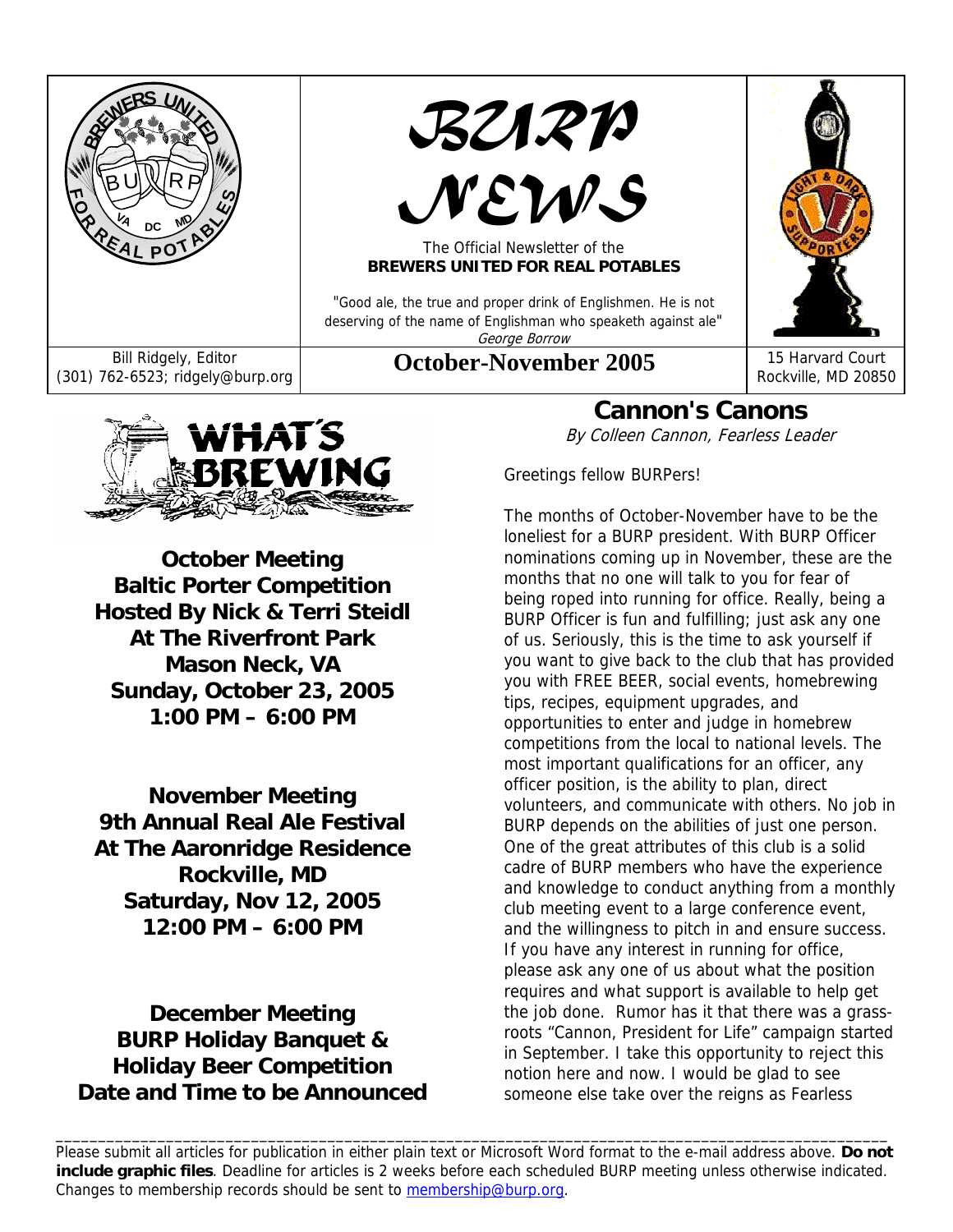Leader in 2006, so let's get the buzz going about nominations for next year. Don't force me to run a negative ad campaign against myself. It could get ugly.

Enough about club business. The days are shorter, the nights are cooler, and the air is filled with the smell of wet leaves and … malt, hops, cinnamon, nutmeg, and ginger … at least those are the smells in our neighborhood as we have all been busy brewing our real ales and Holiday beers in preparation for the Real Ale competition and upcoming holiday season. For new members and novice brewers, not sure how to brew a real ale? My advice to you is get a good recipe and just brew it. There will be several experienced brewers of real ale at the October meeting who can give you advice on kegging and conditioning your beer so it is at its peak conditioning and flavor in time for the Real Ale Competition on November 11. The important thing is that you get it brewed and fermenting right away so there is time for it to carbonate naturally in the cask. I'm looking forward to the October meeting. Hopefully, this Sunday meeting will draw some members who normally have work or other obligations on Saturdays. See you at "The Point."

Cheers, Colleen



## **Cellar Notes From The Two Drunk Monks**

By Bud Hensgen & Mark Hogenmiller, Co-Ministers of Culture

#### **Virginia wins Battle, but loses the War to Maryland/DC**

The VA team of **Steve Marler**, **Dave Pyle** and **Kris Featheringham** won the battle with their 1st place Koelsch, but it was not enough to push the

VA teams over the defending champions from MD/DC. The MD/DC team lead by **Pete Ryba** and **Mel Thompson** were able to garner enough team votes to walk away with the "War Between the States" championship cup for the second straight year.

A special thank you goes out to the Battle Observers (judges) of **Wendy Aaronson**, **Andy Anderson** and **Jim Rorick**. Final results of the War Between the States:

1st Place: (VA) **Steve Marler**, **Dave Pyle** and **Kris Featheringham** - Koelsch - 5 points 2nd Place: (MD) **Pete Ryba** and **Mel Thompson** - Koelsch - 4 points 3rd Place: (MD) **Drew Martin** and **Chris Cave** - Dusseldorf Alt - 3 points 4th Place: (MD) **Paul Langlie**, **Jamie Langlie** and **Dave Derricotte** - 2 points 5th Place: (VA) **Janine Petra** - Koelsch - 1 Point

Final MD - 9  $VA - 6$ 

#### **Brewer of the Year Standings (Current Top Ten)**

The Brewer of the Year will be decided within the next two remaining BOY events of Baltic Porter and Real Ale.

| <b>Andy Anderson</b>    | 26 |
|-------------------------|----|
| <b>Mel Thompson</b>     | 23 |
| <b>Ed Bielaus</b>       | 14 |
| <b>Becky Pyle</b>       | 13 |
| Dave Pyle               | 12 |
| <b>Jay Adams</b>        | 11 |
| <b>Tom Cannon</b>       | 10 |
| <b>Keith Chamberlin</b> | 10 |
| <b>Bud Hensgen</b>      | 9  |
| <b>Mark Hogenmiller</b> | 9  |

**Octobeer Club Competition:** Reminder that the October Club Competition will be Baltic Porter, BJCP category 12C. Remember to bring two 10 to 14 oz brown bottles. Please have entries in by 1:30 so that the judging can start on time. Those interested in judging, please let Bud (bhensgen1@verizon.net) know that you are interested.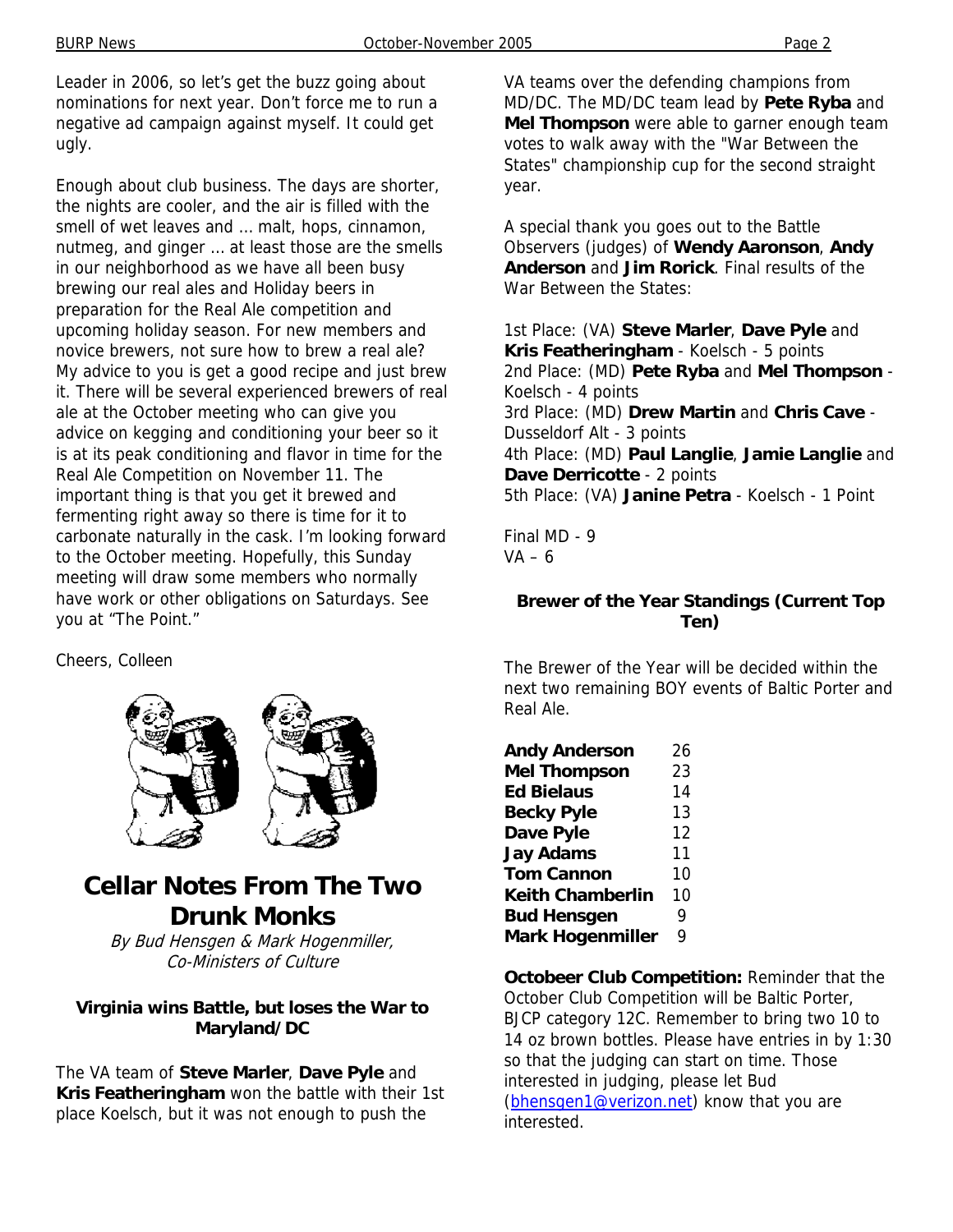| Vital             | OG        | FG        | <b>IBUs</b> | <b>SRM</b> | ABV     |
|-------------------|-----------|-----------|-------------|------------|---------|
| <b>Statistics</b> |           |           |             |            |         |
| 12C. Baltic       | $1.060 -$ | $1.016 -$ | $20 -$      | $17 -$     | $5.5-$  |
| Porter            | 1.090     | 1.024     | 40          | 30         | $9.5\%$ |

#### **Style Guidelines and Commercial Examples**

#### **12C. Baltic Porter**

**Aroma**: Rich malty sweetness often containing caramel, toffee, nutty to deep toast, and/or licorice notes. Complex alcohol and ester profile of moderate strength, reminiscent of plums, prunes, raisins, cherries or currants, occasionally with a vinous Port-like quality. Some darker malt character that is deep chocolate, coffee or molasses but never burnt. No hops. No sourness. Very smooth.

**Appearance:** Dark reddish copper to opaque dark brown (not black). Thick, persistent, tan-colored head. Clear, although darker versions can be opaque.

**Flavor:** As with aroma, has a rich malty sweetness with a complex blend of deep malt, dried fruit esters, and alcohol. Has a prominent yet smooth Schwarzbier-like roasted flavor that stops short of burnt. Mouth-filling and very smooth. Clean lager character; no diacetyl. Starts sweet but darker malt flavors quickly dominate and persist through finish. Just a touch dry with a hint of roast coffee or licorice in the finish. Malt can have a caramel, toffee, nutty, molasses and/or licorice complexity. Light hints of black currant and dark fruits. Medium-low to medium bitterness from malt and hops, just to provide balance. Perhaps a hint of hop flavor.

**Mouthfeel:** Generally quite full-bodied and smooth, with a well-aged alcohol warmth (although the rarer lower gravity Carnegie-style versions will have a medium body and less warmth). Medium to medium-high carbonation, making it seem even more mouth-filling. Not heavy on the tongue due to carbonation level.

**Overall Impression:** A Baltic Porter often has the malt flavors reminiscent of an English brown porter and the restrained roast of a schwarzbier, but with a higher OG and alcohol content than either. Very complex, with multi-layered flavors.

**History:** Traditional beer from countries bordering the Baltic Sea. Derived from English porters but influenced by Russian Imperial Stouts.

**Comments:** May also be described as an Imperial Porter, although heavily roasted or hopped versions should be entered as either Imperial Stouts or specialty beers. An ABV of 7 - 8.5% is most typical.

**Ingredients:** Generally lager yeast (cold fermented if using ale yeast). Debittered chocolate or black malt. Munich or Vienna base malt. Continental hops. May contain crystal malts and/or adjuncts. Brown or amber malt common in historical recipes.

**Commercial Examples:** Sinebrychoff Porter (Finland), Zywiec Porter (Poland), Baltika Porter (Russia), Carnegie Stark Porter (Sweden), Dojlidy Polski (Poland), Aldaris Porteris (Latvia), Utenos Porter (Lithuania), Kožlak Porter (Poland), Stepan Razin Porter (Russia)

#### **Competition Schedule**

**Novembeer** – Real Ale Competition & Fest – November  $11^{th}$  and  $12^{th}$ 

**Decembeer** – Holidays Beers (not for Brewer of the Year) – See the July newsletter for details on the range of the theme. Kegs and bottles (must check in minimum of 6 bottles) accepted.

**January 2006**- American Ale and India Pale Ale - Cat 10 and  $14 - 2$  bottles

**February 2006** - Barley wines - Brewer of Year – 2 bottles

#### *? ? ? ? ? ? ? ?*

## **RYDler**

Q. It's winemaking time, so how about a wine question? Who's on first in the world's exports?

*? ? ? ? ? ? ? ?*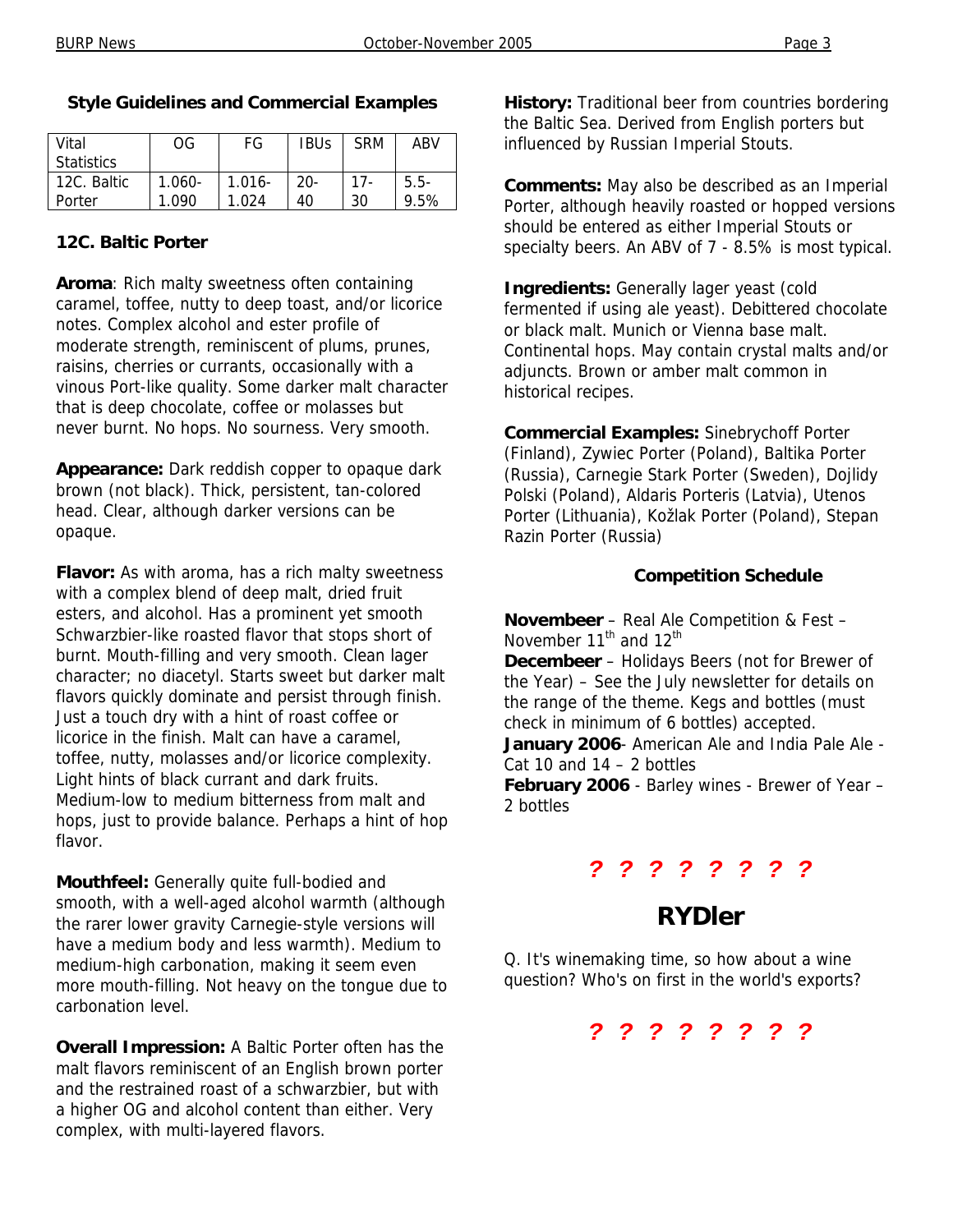

## **BURP Virginia Wine Tour, 10/16**

By Craig Somers

Nestled in the scenic foothills of the Blue Ridge Mountains are Naked Mountain (www.nakedmtn.com), Oasis (www.oasiswine.com) and Linden (www.lindenvineyards.com) wineries. On Sunday, October 16, BURP members will visit Naked Mountain at 11am, Oasis at 1pm and Linden at 3pm, spending an hour or more at each winery sharing bottles and eating the cheeses, breads and meats sold there. The view from the decks of these wineries is splendid, and they are less than an hour's drive west of the Beltway along Rt. 66.

Some of us will bicycle a 32 mile hilly loop to visit all three wineries or opt for a less strenuous 21 mile route and skip Oasis winery. Map with cue sheet will be provided. The bicyclists will start from the Linden Commuter Parking Lot at 10:30am. Contact Craig Somers at 301-423-0380.

Directions to Linden Commuter Parking Lot: From Rt. 495, take Rt. 66 west to the Linden Exit  $#13$ . Go left at the stop sign coming off the exit. Proceed .3 miles to stop light at Rt. 55. Turn right onto Rt. 55 and go .1 mile and turn right onto Dismal Hollow Road (Rt. 647). The Linden Commuter Parking Lot is .4 mile ahead on the right. Allow an hour from the Beltway & Rt. 66 to drive to the Linden Commuter Parking Lot which is six miles east of Front Royal.



## **BURP 2005 Real Ale Competition**

By Andy Anderson

Announcing the 9th BURP Real Ale Competition to be held in conjunction with the November 12<sup>th</sup>

BURP meeting at Bill and Wendy's house in Rockville. Thanks to our brewers, this competition has become the second largest Real Ale Competition in the US!

As a slight change in contest organization personnel, **Tom Cannon** is taking a sabbatical from the RAC this year, so in his place as Contest Organizer will be **Andy Anderson**, and **Betsy Kepler** will be the Judge Coordinator. For those who have not participated in the past, this is a kegonly competition with entries accepted in the following British ale categories: Mild, Ordinary Bitter, Special or Best Bitter, Strong Bitter (ESB), Strong Mild, Old Ale, Scottish Light 60/-, Heavy 70/-, and Export 80/-, Scotch Strong Ale, Northern English Brown Ale, Southern English Brown Ale, Brown Porter, Classic Dry Stout, Sweet Stout and Oatmeal Stout. All entries must be naturally conditioned (no forced carbonation, please), and will be served by hand pump without the assistance of any extraneous gas. Style guidelines and complete competition rules are available on the BURP webpage

(http://burp.org/Articles/RealAle.asp). If you can't access the BURP page, contact **Andy Anderson** (Andy@Burp.org) for more information. Owning a beer engine is not a prerequisite for entering the competition. Simply enter your beer, and we will find the beer engine to pump it.

Entries will be accepted at Bill and Wendy's house beginning Sunday, 6 November. A minimum of three gallons of beer is required in the keg for each entry. (**PLEASE NOTE**: This is a change in the rules. In the past, only one gallon was required, but in some years that meant that there was very little of the winning beer for the club to sample, so for the good of all, we are asking for more beer). Three or five-gallon Cornelius kegs with standard pin or ball lock fittings are the most readily used form of keg, but if you wish to submit a Sanke or a Hogshead of Real Ale, please be our guest :-) If you plan on entering beer for the RAC, please let Bill or Andy know as soon as possible for planning purposes. Understanding that Rockville is a bit of a schlep for those of us that live in Virginia, **Tom Cannon** has volunteered to transport kegs up for entries from Virginia. Give him a call (703) 204- 2256 or drop him an email, Cannon@burp.org, if you want Tom to take your keg up for you.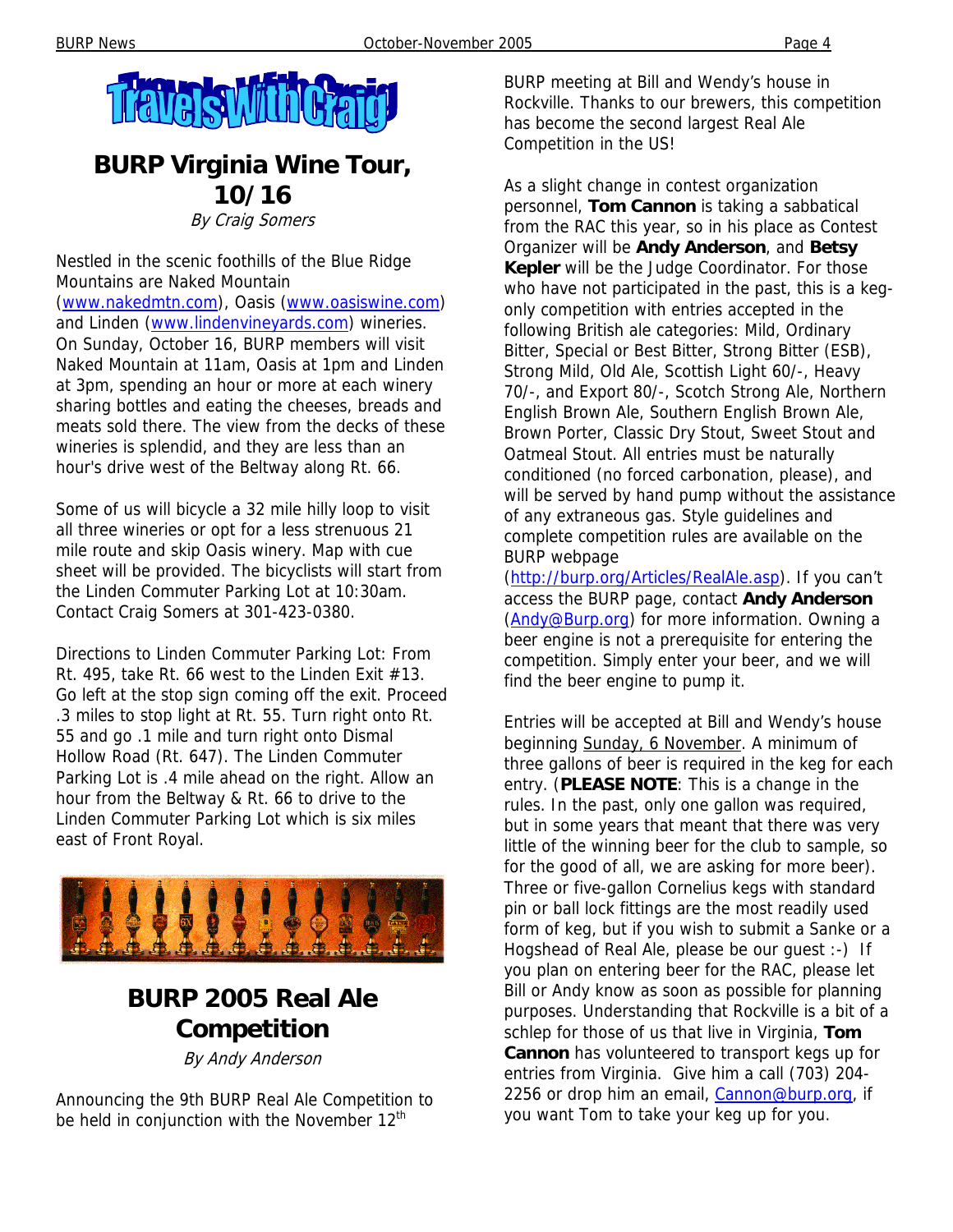It is recommended that all entrants submit their keg(s) a few days before the competition in order to allow the beer to settle and clear, but entries will be accepted right up until the time of the competition. Our crack team of BURP cellermen/women will adhere to any conditioning directions given them, but in the event that no directions are given, we will do whatever we think is best for the beer. We are asking entrants to please provide only the gas-in fitting for their keg entry (2-Pin fitting for Pin Lock kegs or "G" fitting for Ball Lock kegs). In addition, it is advised that you put your name or initials (or any other identifying symbol) on the fitting to facilitate its return in case it is separated from the keg. Tie your fitting onto the keg top with enough slack in the string so that the fitting can be used and then removed without having to cut the string tying it on. We will do our best to insure that fittings are returned to their owners after the competition. The competition will be held Friday, 11 November during a closed-judging session, but the remaining beer will be available for tasting at the BURP meeting on Saturday the 12<sup>th</sup>. Because of the quantity of Real Ale available for Saturday's meeting, the November meeting will not require members to bring beer.

The purpose of the competition is to celebrate British-style Cask Conditioned Real Ale. The beers will be judged according to their quality as well as their adherence to these British styles. We will endeavor to recruit the most knowledgeable Real Ale judges from within BURP and the professional brewing community. There will be no cost to enter the competition and each entry will receive feedback. Ribbons will be awarded for first, second and third place, and the winner will also receive the coveted 2005 BURP Real Ale Competition Cup. Additionally, we will continue the tradition of awarding a special "Cellarman's Choice" award for the beer, deemed by the crack team of BURP cellermen/women to be of special merit! This beer may not necessarily be one of the ribbon winners from the competition - another reason to get a Real Ale into RAC 2005!

**VERY IMPORTANT**: The Real Ale Competition, on the Friday before the BURP meeting, is a closed competition for judges and stewards only. If **Bill** 

**Ridgely**, **Andy Anderson**, or **Betsy Kepler** has not contacted you to either judge or steward, please don't show up Friday night. Don't worry, though. There will be plenty of Real Ale to drink at the meeting Saturday, and we'll make sure every entry is on for at least two hours during the meeting.

The BURP Real Ale Competition is registered with the BJCP. We expect requests to judge to be heavy, but we reserve the right to choose the best judges available, particularly giving preference to BJCP judges who have been to the UK specifically to drink Real Ale and have entered beer into the competition and/or provided a beer engine. In addition, we have formed an experienced team of stewards who have participated in this competition consistently over the past few years. Given that the competition is a busy one in a small space, with very little time to train up new people, it is unlikely we will be asking for additional steward volunteers. If space becomes available, we will let you know.

On Saturday, in order to allow each entry to be on long enough for club members to try all of the beers, the November meeting will begin at 12:00. We will endeavor to have half of the kegs on from 12:00 until 2:00 and the other half from 2:00 to 4:00. The winning beers will be announced after the beers have been changed over at 2:00. An educational session has been discussed, but right now there are no guarantees. However, Tom and Andy will be available throughout the meeting to answer any questions about real ale.

#### **Calling all Beer Engines**

As part of the 2005 BURP Real Ale Competition, we will once again be calling on all BURP members for their beer engines for use in the competition and the tasting at the November meeting. We have expanded the bar area on the Aaronridge porch, so we now have additional space for beer engines. That means we want more beer engines than in the past. If you are a BURPer, and you have a beer engine (there are lots of you), we hope you will let us use your pump for the biggest Real Ale tasting on the East Coast! RAC organizers will be contacting you, but if you think we will forget you, please contact Bill, Tom, or Andy. Thanks!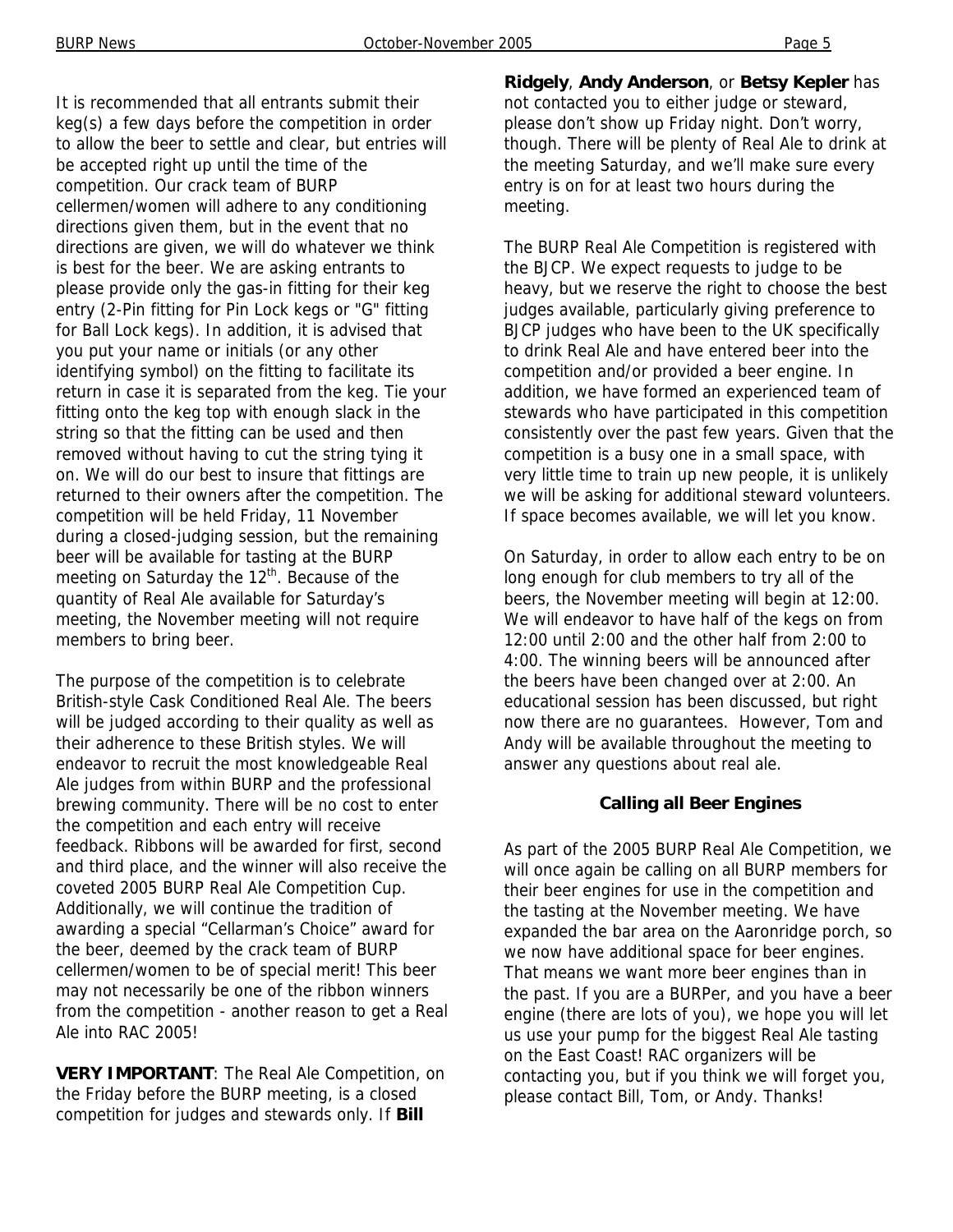One final note: We are asking everyone attending this great BURP event to please respect our members' property, which are the beautiful beer engines out on Bill and Wendy's deck. Understand that these pumps are a significant investment for their owners, and, if their owners are anything like me, love them like they are one of our children. Everyone is encouraged to pull their own pints at the meeting, but please don't mess with any of the fittings, and if you think there is anything wrong with the engines, let Bill, Andy, the owner of the pump, or Tom know so we can straighten it out. We've already lost one beer engine (and a nice one) to this meeting because someone did not respect that person's property. We don't want to lose any more.

See you all at the Aaronridge Pub!



## **Ein, Zwei, Drei, G'Suffa! September Meeting Report**

By Ben Schwalb

The annual BURP Oktoberfest and Campout, hosted by **Jim & Linda Rorick**, took place on September 24th and 25th. About 50 BURPers came to Turtle Creek Farm on a very pleasant day to share brews and, as usual, too much food.

This "mini MASHOUT" event had a "mini Keg Row", with many homebrewed and commercial brews. German, Belgian and American beers flowed like ... like beer. One standout was a bottle of Dogfish Head "Raison d'Extra", bicycled in by **Craig Somers**. There were several alts and rauchbiers. **Steve Marler** brought plastic "Kiss Me, I'm German" lederhosen bibs for people to wear and make the atmosphere even more Oktoberfest-like.

Jim and Linda cooked up a whole mess of scrumptious chickens on their trailer-mounted grill. Folks brought a slew of foods, including homemade hamburger jerky and homemade goat cheese. There was also smoked salmon, which went very well with the rauchbiers.

The War Between the States ALTercation Competition drew a number of entries. While a VA team took top honors, MD won the coveted trophy once again for accumulating the most overall points. Additionally, awards were given out for the winners of the Shenkerla clone rauchbier competition that was held at MASHOUT.

A few dozen folks stayed to enjoy a pleasant evening around the campfire listening to bluegrass on XM radio and then hot jazz on WAMU. Most folks headed for their tents not long after midnight.

Sunday brought more nice weather. Breakfast beers (saisons, lambics and the like) were a nice accompaniment to the food (or was it the other way around!) as we relaxed and enjoyed a fine morning. Five people biked to the Merkle Wildlife Refuge, a nice 20 mile round trip in perfect cycling weather.

Thanks to Jim and Linda for hosting another great event!



## **Las Vegas Casino Beer Report – Part II**

By Dan Fapp, Minister of Prosperity

"All we need is love and beer!" Bowling for Soup, "Shut-Up and Smile"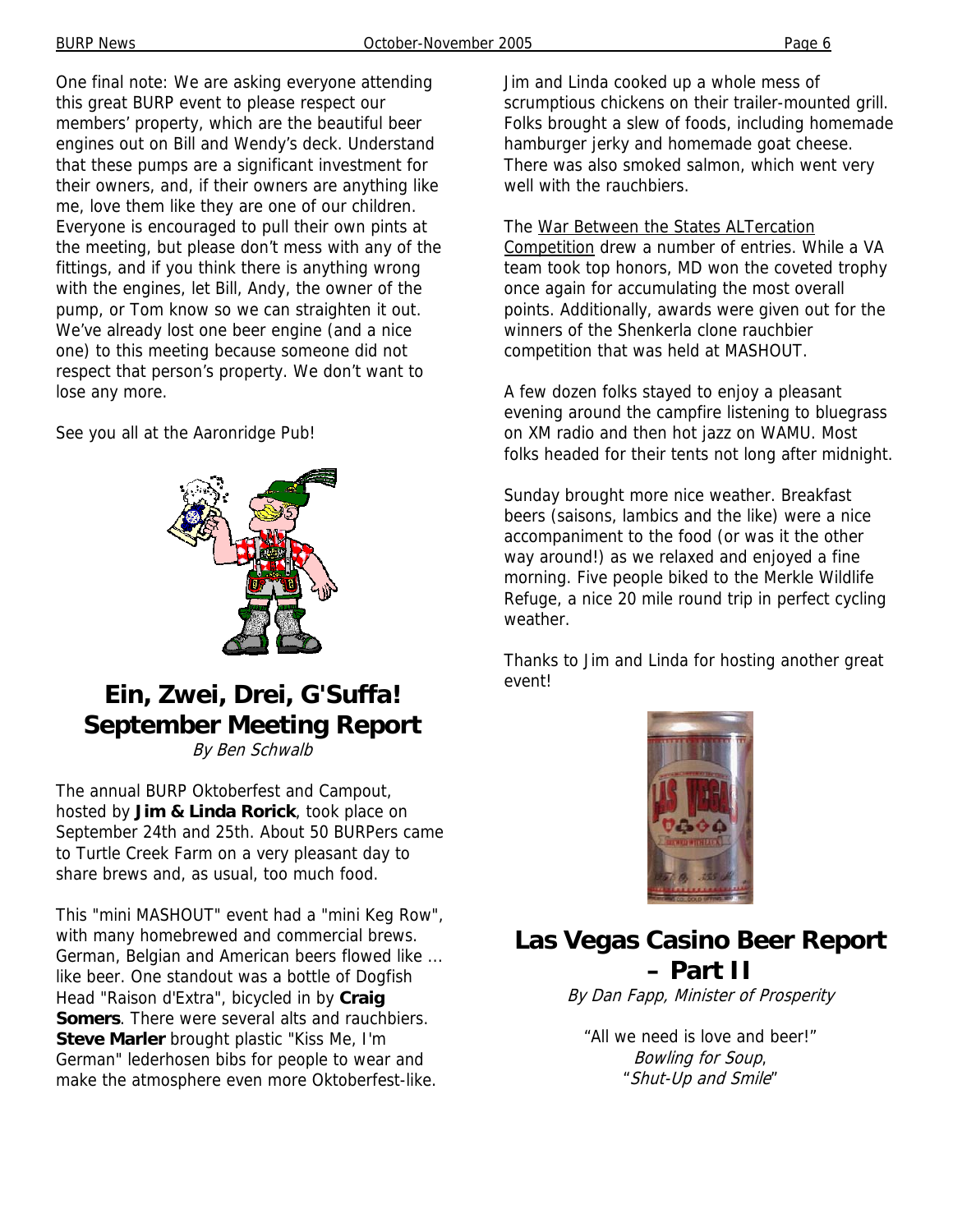In the August newsletter, we took a look at the brewpubs located in several of the Las Vegas' casinos. Overall, these breweries produce some of the best beer you will find while taking a chance with your money in Las Vegas. If, however, you find yourself in "Sin City" and you can't make it to any of the casino brewpubs, you still can find some very good commercial beers at casinos all around town.

#### **How Las Vegas Works**

The secret to finding drinkable brews around town is knowing a bit about the casinos themselves. Las Vegas casinos can be broken into four distinct categories. The first are those casinos that lie along Fremont Street in Downtown Las Vegas. These "Downtown" casinos tend to be much older than the casinos that line Las Vegas Boulevard, or the "Strip," and cater to older, lower betting players. The second group consists of the older, smaller, and/or not-quite premium casinos along and adjacent to the Strip that serve mainly younger visitors from California. Group three casinos are the swank, premium properties along the Strip and the new resort areas outside the city limits. The fourth and final group consists of the so-called "Local" casinos spread around town that primarily serve the Southern Nevada residents.

In simple terms, as you move from Group 1 to Group 2 to Group 3 casinos, you can find larger and better selections of brews (the Local casinos are a different story that I'll discuss later). The reason for the differences can be boiled down to two issues: cost and customer taste. Because the Downtown casinos operate on slimmer margins and target the older, low-roller "a shot and a Bud back" crowd, they tend to stick to main line commercial beers. In most cases, a premium beer Downtown is a Corona or a Heineken. In contrast, the Premium casinos along the Strip reach out to younger gamblers willing to wager more, and expecting more for their gambling dollars. At these casinos, don't be surprised to see even some Belgian ales being served at the bar.

With that being said, here's a few places around town where you can find a decent to excellent brew.

#### **Downtown Casinos**

As it name indicates, Downtown casinos are indeed located in downtown Las Vegas, only a block away from City Hall. This is the oldest part of the city, and the casinos in this area tend to show their advancing age for the most part.

If you find yourself Downtown and can't make it to the Main Street Station's Triple 7 Brewpub, your best bets are to head to the International Beer Bar in the Golden Nugget Hotel and Casino, or to the Chicago Brewing Co. and Cigar Lounge in the Four Queens Hotel and Casino. The International Beer Bar usually offers 10 brews on tap, including Widmer Hefeweizen, Guinness, Newcastle, Anchor Steam and, occasionally, a selection of Gordon Biersch beers. In addition, they also have about 40 bottles, mainly western-U.S. micros and crafts such as Red Hook and main-line imports.

At the Four Queens, the Chicago Brewing Company has opened an outpost mainly serving its own beers but also offering other micros as well. People indicate that the beer is very good, but the service can be a little spotty. The time I was there, I ran into the opposite situation. The only Chicago Brewing Company brew available was a blonde ale that was nice, but getting a little old, but the service was wonderful, and the bartender was extremely helpful in tracking down the location of some of the better brews in town. If you're really set on tasting the Chicago Brewing Company's other brews, you are much better off taking a cab to their brewpub.

Tip No.  $1$  – One of the big draws for Downtown (some would say the only draw) is the Freemont Street Experience, a canopy that runs the length of the Downtown casino area offering nightly light and music shows. The shows run for approximately 10 to 15 minutes at the top of every hour from 8:00 pm to midnight. If you are Downtown at night, grab a to-go cup of beer from the International Beer Bar or the Chicago Brewing Company and head outside for the show.

#### **Sub-Premium Strip Casinos**

This group has by far the largest number and widest selection of casinos. It's also where,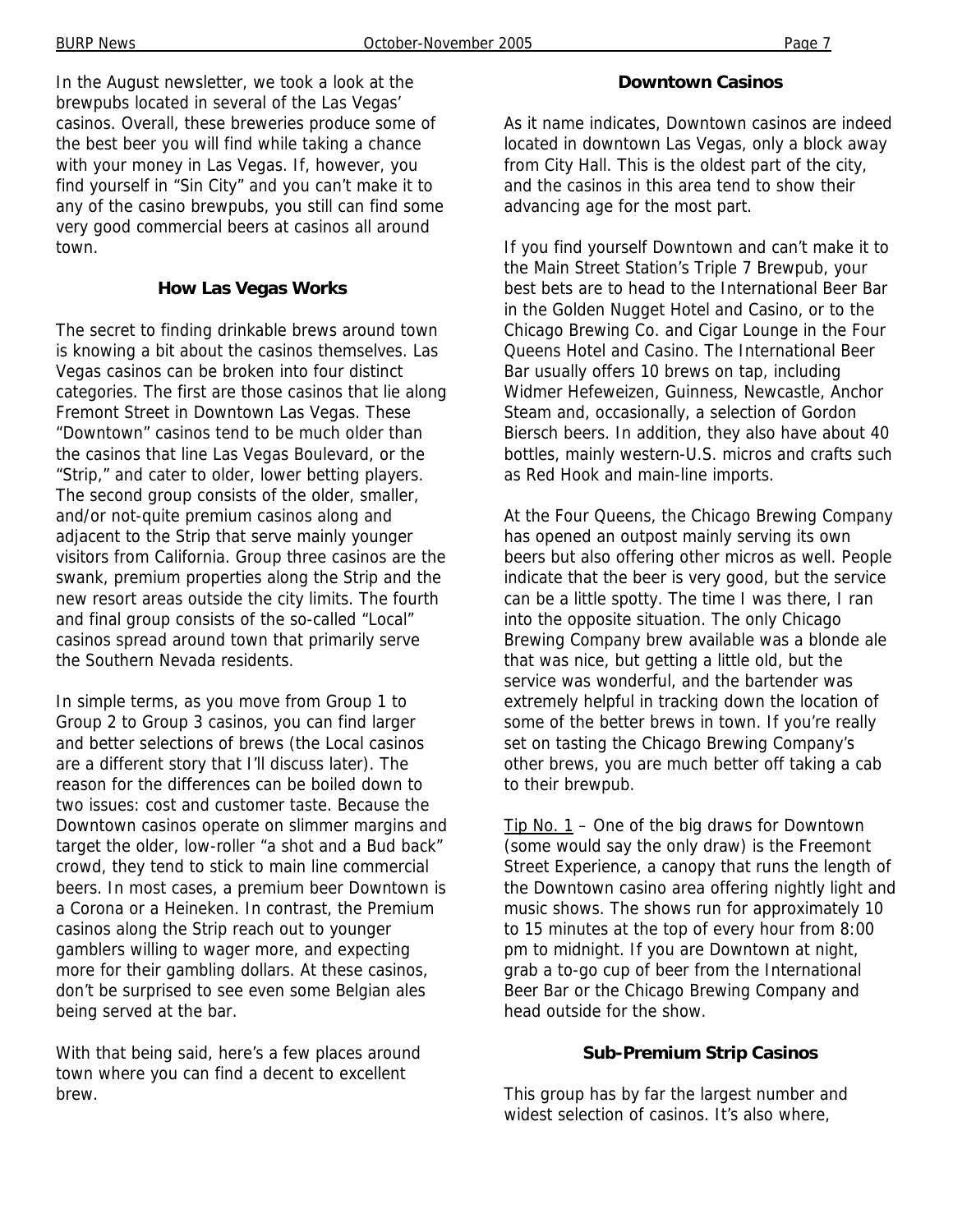unfortunately, you will have the hardest time finding top-notch brews. These Sub-Premium hotels and casinos consist of older resort casinos like the Stardust, Tropicana and Riviera that have been unable to keep pace with the new premium casinos, small casinos such as the Westward Ho, Slots-of-Fun, and Barbary Coast, and the large family oriented casinos like Circus-Circus, Excalibur, and New York-New York that target those people that bring their kids to Las Vegas with them.

What you will find mostly at these casinos are frozen margaritas served in large, novelty cups and glasses (New York-New York serves their margaritas in cups the shape of the Statue of Liberty), not-quite top shelf mixed drinks and plenty of lite pilsner beers. You're best bet at finding something other than Bud Lite, Coors Lite or Miller Lite is at the Nine Fine Irishmen Pub located within the New York-New York Hotel and Casino. They always have Guinness and Harp on tap, and will occasionally have other "guest" beers like Murphy's Stout. The Pub also has one of the best entertainment bargains in town with its nightly Dueling Piano Show. If you arrive before 9:00 pm, there's no cover charge, and you might still be able to get the Pub's Happy Hour prices on Guinness.

An alternative to the Nine Fine Irishmen Pub is to head across the street and indulge in some decent ale at the medieval-themed Excalibur Hotel and Casino. The bars in the Excalibur serve the standard commercial fare but also keep a couple of ales on tap to continue the "medieval" theme of the hotel. When I was there in July, they were pouring Red Hook ESB as their "olde-tyme ale" (their term, not mine), and Boston Ale. While nothing spectacular, the ales beat drinking one of the giant frozen margaritas and experiencing permanent brain-freeze.

Tip No. 2 – While not one of the most esteemed food choices in Las Vegas, the 99¢ one-pound hotdog at the Westward Ho Hotel and Casino is a culinary experience that everyone should try. For less than a dollar, you receive a decent, but large, hotdog including all the standard condiments. The best part, for only \$1 more you can add chili, melted cheese and/or peppers, and wash it all down with a 75¢ Heineken or Corona. While not quite as bad as it initially sounds, if you are looking for a way to stay awake at the Blackjack tables or slot machines, this sitting in your stomach will serve the purpose.

#### **Premium Strip Casinos**

The Premium Strip casinos are some of the newest and largest casinos in Las Vegas. They stretch from the Mandalay Bay Hotel and Casino at the southern end of the Strip to the brand new Wynn Hotel and Casino at the northern end, and include the ever increasing number of resorts around Lake Las Vegas, including the Hyatt and J. W. Marriott resorts. All of these Premium casinos carry an extensive selection of American and imported lagers and ales, and don't be surprised to see a Belgian brew or two as well.

The casino that I found to have the best selection of brews was the Mirage Hotel and Casino. The first of the large, Premium Strip casinos, the Mirage sits at the center of the Strip and still holds its own against the newer casinos lining the street. While sitting and playing Black Jack, I asked the cocktail waitress whether they had any other beers than the usual commercial brews. She dutifully informed me that while she was not sure of all the beers the casino had, she did know that they carried Anchor Steam, Anchor Porter, Anchor Liberty Ale, and the complete line of Sierra Nevada brews. After conferring with one of the bartenders, it turns out that the Mirage also carried several of the Fuller's ales, including the ESB, and four different lambics. Clearly, the Mirage was head and shoulders above the other casinos when it came to their beer selection.

Not too far behind the Mirage in terms of beer selection was the MGM Grand Hotel and Casino. While not having the breadth of the Mirage's selection, it still carried a very wide selection, including all the Anchor brews as well as draft versions of Guinness Stout and New Belgium Brewing Company's Fat Tire.

Tip No.  $3 - A$  relatively inexpensive way to drink the better brews at the Mirage, the MGM Grand, or any other of the Premium Strip resorts is by ordering them as the complimentary drinks available in the casino's sports book. As is the custom in Las Vegas, players receive free drinks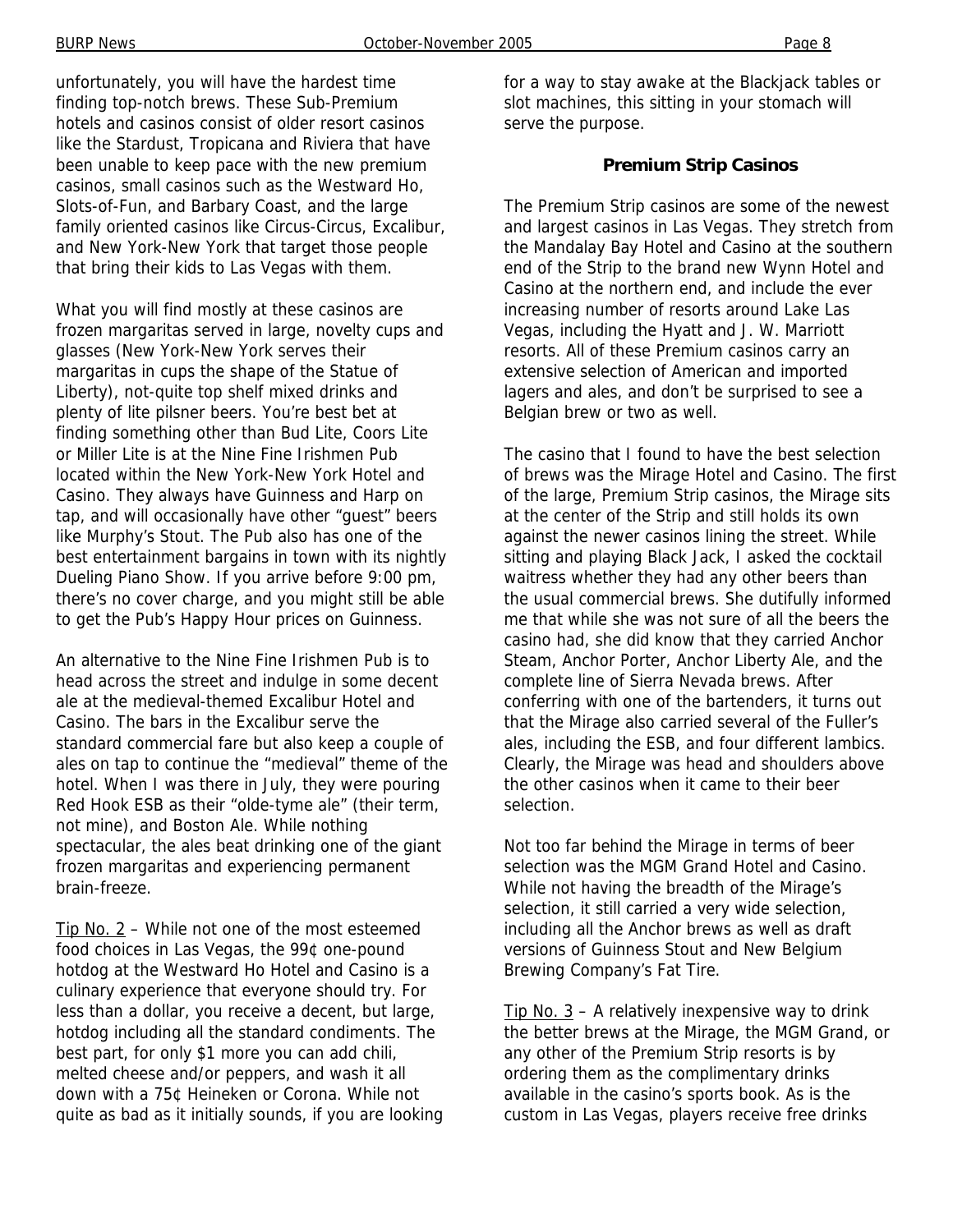while wagering. A simple \$2 wager on a horse race in the sports book will provide you a drink ticket good for one "comp'd" cocktail, wine or brew. I actually ended up about \$20 ahead after spending the afternoon drinking Guinness and Fat Tire ale in MGM's sports book and hitting a few long shots on the ponies.

#### **Local Casinos**

The last group of casinos, the so-called Local Casinos, chiefly targets the metro population as its primary customers, but you will find the frequent out of town visitor, too. The casinos are spread throughout the Las Vegas Valley and are exceedingly different from the casinos you'll find on the Strip or Downtown, with most of the Local Casinos abstaining from flashy shows and large pools with waterslides and instead providing movie theaters, bowling allies and food courts along with their casino games and slot machines.

Because the Local Casinos primarily attract the region's growing retiree population, the casinos tend to serve more coffee and tea than beer, and are inclined to restrict their selections of brews. One exception to this is the Green Valley Ranch Resort and Casino in nearby Henderson. Part of the Station Casino Group, the Green Valley Ranch is a true resort, complete with an expansive pool and on-site health spa. The resort's guests tend to have a little more exotic tastes than the locals who frequent the casino, and the Green Valley Ranch meets these tastes by serving a wide variety of micro and craft-brews, including Red Hook and Sierra Nevada products and a fairly wide variety of imports, from Harp to Czechvar.

Tip No. 4 - Because the Local Casinos rely so heavily on repeat customers who live nearby, they tend to be more relaxed than the other casinos in town and provide better deals on food and games. Most of the Local Casinos also provide free shuttles between their various properties and the Strip and Downtown. So if you're staying on the Strip and want to get away from the endless neon and flashing lights of the "tourist" casinos, then catch one of the shuttles and watch a movie or bowl a few games.

#### **? ? ? ? ? ? ? ?**

## **Answer to Oct-Nov RYDler:**

A. In the global scene, Australia is now the fourth largest wine exporter after France, Italy, & Spain, and its wines are exported to more than 100 countries. So where is the USA? After South Africa and Chile.

http://www.just-drinks.com/membersclub/

### **? ? ? ? ? ? ? ?**

## **BURP 10 and 20 Years Ago**

Compiled By Bill Ridgely

#### **20 Years Ago, Oct-Nov 1985**

The main order of business at the October BURP meeting, held at the home of **Dan McCoubrey** in Wheaton, was a post-mortem of the 2nd Mid-Atlantic States Homebrewers Conference (MASH-II). The club absorbed a significant financial loss as a result of the conference, and discussion ensued on how best to rebuild the club treasury. One large expense was the purchase of BURP t-shirts, the majority of which were not sold. All members were therefore urged to buy a shirt at the sale price of \$8.00. Members were also asked to consider paying their 1986 membership dues of \$12.00 early to help the cause. On Oct 29 & 30, BURPer **Bob Tupper** conducted a tasting of 6 German beers at the Brickskeller. The \$16.00 admission price featured a light German buffet and an appearance by the St Pauli Girl.

The November meeting was held on Sat the 23rd at the Ft Washington home of **Ralph Bucca**. Featured was a bushel of fresh bay oysters brought by BURPer **Bill McLaren**. A kitty was provided at the meeting so everyone could contribute to the cost of the oysters, and all members were requested to bring a snack accompaniment and homebrew (preferably stout).

#### **10 Years Ago, Oct-Nov 1995**

BURP's proposed new Articles of Incorporation, written by Fearless Leader **Polly Goldman**, were reviewed on Oct 7. Following slight revision based on comments received, the articles were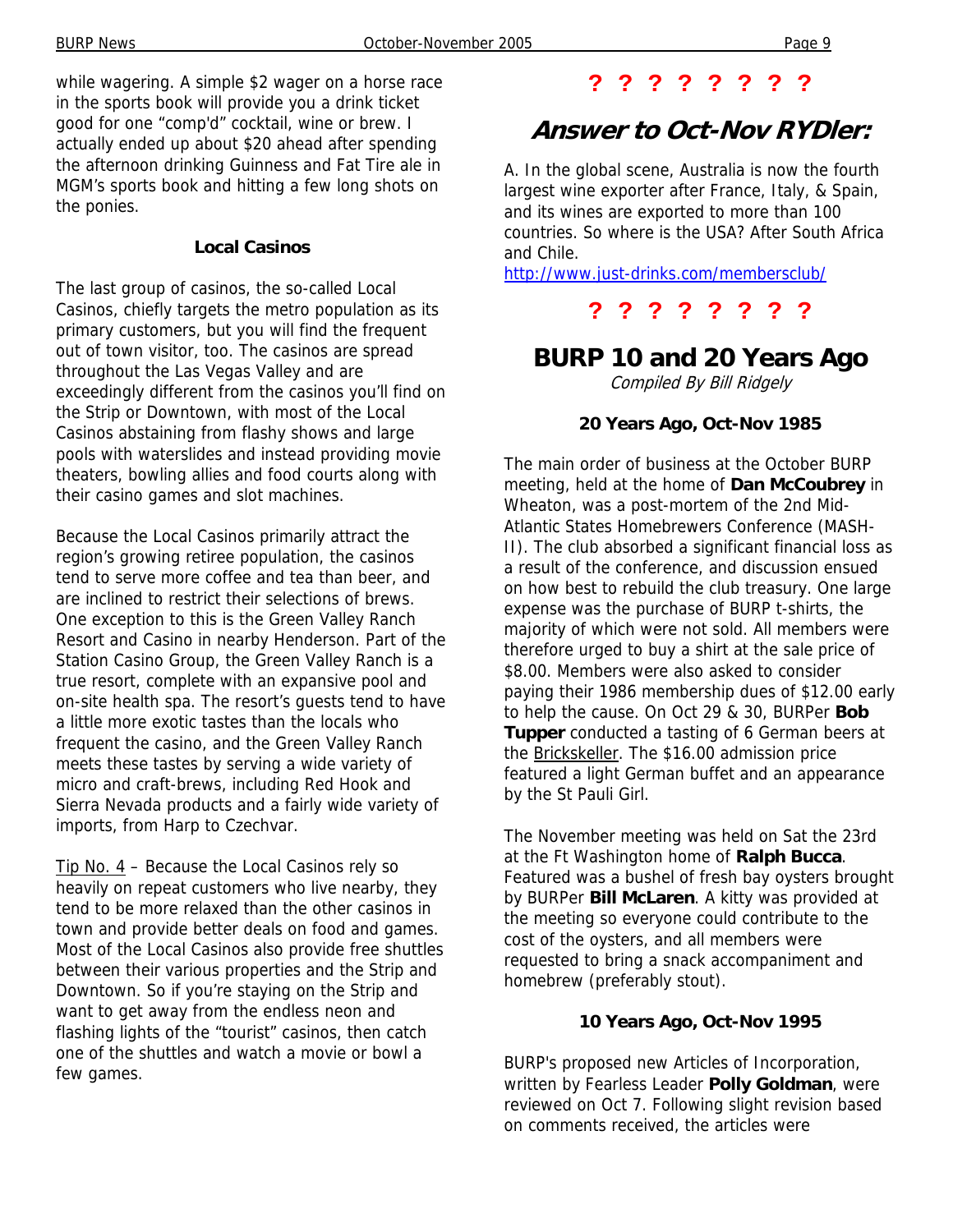unanimously passed in November, and the club assumed its new alter-ego of the "National Capitol Homebrewing Society". October's meeting, held at the home of **Ralph & Leigh Bucca** in Huntingtown, MD, featured weird beer and weird costumes as the theme. **Alan Hew** took the prize for best costume with his elaborate and impressive rendition of Victory Brewing Co's "Hop Devil" logo. Host **Ralph Bucca** took top prize in the weird beer competition with his Persimmon Ale (described in detail in the November issue of the newsletter). The October BURP News was a beer traveler's delight. It featured two travelogues by **Bruce Feist** (Minnesota and Colorado) and one by **Jim Blue** (New England). **Martin Wooster** reviewed America's Best Beers (not recommended due to one author's conflict of interest), and **Jim Dorsch** reported on the 1st brewery in an amusement park, the Williamsville Brewing Co located inside King's Dominion, in his monthly "Whole BURP Catalog".

The November BURP meeting was held at the home of **Pat & Janet Crowe** in Annandale, VA. While the meeting theme was Brown Ales, the weather took center stage. After enduring one of the hottest BURP meetings ever at the annual Chili Cookoff in July, club members did battle this time with falling snow and freezing temps in the 30s. Fortunately, there was plenty of food and good beer on the Crowe's back deck to keep everyone's spirits high. Head judge **Alison Skeel** announced the winners of the competition (held in the warmth of the Crowe's kitchen). **Bob Cooke** took 1st place for his American Brown followed closely by **Polly Goldman & Delano DuGarm** with their N. English Brown. November's BURP News featured yet more travel reporting, this time with an emphasis on the international beer scene. **Bruce Feist** scored again with a "tasty travels" report from Barbados. BURP expatriate **Andy Anderson** wrote from Bath, England (where he was working on a 2-year exchange program with the UK Navy). Andy introduced the BURP community to England's Campaign for Real Ale (CAMRA). Finally, **Bob Ambrose** wrote about the many breweries he visited and beers he consumed in the Canadian province of Quebec.



## **BURP Buck\$ – Notes and Figures from the Minister of Prosperity**

By Dan Fapp, Minister of Prosperity

#### **MASHOUT**

The final numbers are in for MASHOUT, and, as we thought, this year's event was a financial success for BURP. Total registration fees, shirt sales, and miscellaneous income amounted to \$4,338, against \$2,275 in expenses. Thank you to everyone for making MASHOUT an overall hit for the club.

#### **Current Financial Position**

| Beginning Balance      | \$20,289 |
|------------------------|----------|
| Less: MASHOUT expenses | (\$323)  |
| Bank fees              | (\$14)   |
| <b>Ending Balance</b>  | \$19,952 |

## **Membership Update Oct-Nov 2005**

By Jim & Linda Rorick, Ministers of Propaganda

Welcome this month to **Len & Fredda Valenti** of Gaithersburg.

Please keep your contact information up-to-date ... most importantly, your email address. If you are not receiving an electronic notification each month with the newsletter link, that means we don't have your current email address! Send your contact information to membership@burp.org, and we'll see that your info is updated.